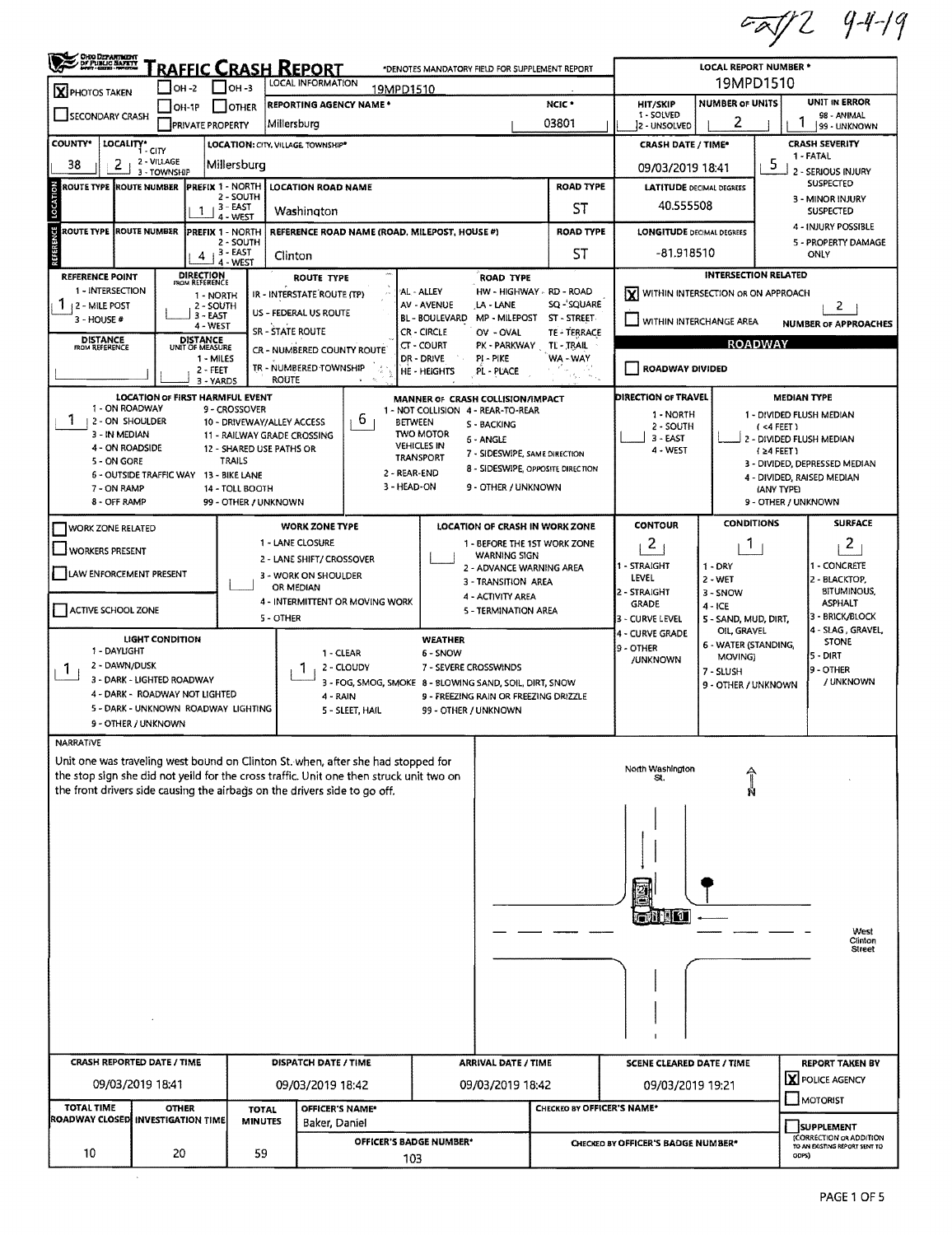|                                | <b>CHO DEPARTMENT</b><br>OF PUBLIC CAPATY                        |                                                                        |                                                                         |                      |                                               |                                                       |                                                         | <b>LOCAL REPORT NUMBER</b>                                                |  |  |  |  |
|--------------------------------|------------------------------------------------------------------|------------------------------------------------------------------------|-------------------------------------------------------------------------|----------------------|-----------------------------------------------|-------------------------------------------------------|---------------------------------------------------------|---------------------------------------------------------------------------|--|--|--|--|
|                                |                                                                  |                                                                        |                                                                         |                      |                                               |                                                       |                                                         | 19MPD1510                                                                 |  |  |  |  |
| UNIT #                         | OWNER NAME: LAST, FIRST, MIDDLE (C) SAME AS DRIVER)              |                                                                        |                                                                         |                      |                                               | OWNER PHONE:INCLUDE AREA CODE (E) SAME AS DRIVER)     | DAMAGE                                                  |                                                                           |  |  |  |  |
|                                | PSZENITZKI, THOMAS, ALLEN                                        |                                                                        |                                                                         |                      |                                               |                                                       | <b>DAMAGE SCALE</b>                                     |                                                                           |  |  |  |  |
|                                | OWNER ADDRESS: STREET, CITY, STATE, ZIP ( C) SAME AS DRIVER)     |                                                                        |                                                                         |                      |                                               |                                                       | 1 - NONE<br>2                                           | 3 - FUNCTIONAL DAMAGE                                                     |  |  |  |  |
|                                | 5818 TOWNSHIP ROAD 218, BIG PRAIRIE, OH, 44611                   |                                                                        |                                                                         |                      |                                               |                                                       | 2 - MINOR DAMAGE<br>4 - DISABLING DAMAGE<br>9 - UNKNOWN |                                                                           |  |  |  |  |
|                                | <b>COMMERCIAL CARRIER: NAME ADDRESS, CITY, STATE, ZIP</b>        |                                                                        |                                                                         |                      |                                               | COMMERCIAL CARRIER PHONE: INCLUDE AREA CODE           |                                                         |                                                                           |  |  |  |  |
|                                |                                                                  |                                                                        |                                                                         |                      |                                               |                                                       | <b>DAMAGED AREA(S)</b><br>INDICATE ALL THAT APPLY       |                                                                           |  |  |  |  |
|                                | LP STATE   LICENSE PLATE #                                       |                                                                        | <b>VEHICLE IDENTIFICATION #</b>                                         |                      | <b>VEHICLE YEAR</b>                           | <b>VEHICLE MAKE</b>                                   |                                                         |                                                                           |  |  |  |  |
| OH                             | HTH3740                                                          |                                                                        | 1GCSKSE30A2224268<br><b>INSURANCE POLICY #</b>                          |                      | 2010                                          | CHEVROLET                                             |                                                         |                                                                           |  |  |  |  |
| <b>TINSURANCE</b><br>XVERIFIED | <b>INSURANCE COMPANY</b><br><b>PROGRESSIVE</b>                   |                                                                        | 919-067-010                                                             |                      | <b>COLOR</b><br><b>BLU</b>                    | <b>VEHICLE MODEL</b><br>SILVERADO                     |                                                         |                                                                           |  |  |  |  |
|                                | <b>TYPE OF USE</b>                                               |                                                                        |                                                                         |                      | TOWED BY: COMPANY NAME                        |                                                       |                                                         |                                                                           |  |  |  |  |
| COMMERCIAL                     | GOVERNMENT                                                       | IN EMERGENCY                                                           | US DOT #                                                                |                      |                                               |                                                       |                                                         |                                                                           |  |  |  |  |
| <b>INTERLOCK</b>               |                                                                  | <b>RESPONSE</b><br># OCCUPANTS                                         | VEHICLE WEIGHT GVWR/GCWR                                                |                      | <b>HAZARDOUS MATERIAL</b><br>MATERIAL         |                                                       |                                                         |                                                                           |  |  |  |  |
| DEVICE                         | <b>HIT/SKIP UNIT</b>                                             |                                                                        | $1 - 510K$ LBS.<br>2 - 10.001 - 26K LBS.                                |                      | CLASS <sup>#</sup><br>RELEASED                | PLACARD ID#                                           |                                                         |                                                                           |  |  |  |  |
| <b>EQUIPPED</b>                |                                                                  | 1                                                                      | $3 - 26K$ LBS.                                                          |                      | PLACARD                                       |                                                       |                                                         |                                                                           |  |  |  |  |
|                                | 1 - PASSENGER CAR                                                | 6 - VAN (9-15 SEATS)                                                   | 12 - GOLF CART                                                          |                      | 18 - LIMO (LIVERY VEHICLE)                    | 23 - PEDESTRIAN/SKATER                                |                                                         |                                                                           |  |  |  |  |
|                                | 2 - PASSENGER VAN<br>(MINIVAN)                                   | 7 - MOTORCYCLE 2-WHEELED<br>8 - MOTORCYCLE 3-WHEELED                   | 13 - SNOWMOBILE<br>14 - SINGLE UNIT                                     | 20 - OTHER VEHICLE   | 19 - BUS (16+ PASSENGERS)                     | 24 - WHEELCHAIR (ANY TYPE)<br>25 - OTHER NON-MOTORIST |                                                         |                                                                           |  |  |  |  |
|                                | UNIT TYPE 3 - SPORT UTILITY<br>VEHICLE                           | 9 - AUTOCYCLE                                                          | <b>TRUCK</b>                                                            | 21 - HEAVY EQUIPMENT |                                               | 26 - BICYCLE                                          |                                                         |                                                                           |  |  |  |  |
|                                | 4 - PICK UP                                                      | 10 - MOPED OR MOTORIZED<br><b>BICYCLE</b>                              | 1S - SEMI-TRACTOR<br>16 - FARM EQUIPMENT                                |                      | 22 - ANIMAL WITH RIDER OR                     | 27 - TRAIN                                            |                                                         |                                                                           |  |  |  |  |
|                                | 5 - CARGO VAN                                                    | 11 - ALL TERRAIN VEHICLE                                               | 17 - MOTORHOME                                                          |                      | ANIMAL-DRAWN VEHICLE                          | 99 - UNKNOWN OR HIT/SKIP                              |                                                         |                                                                           |  |  |  |  |
|                                | (ATV/UTV)<br># OF TRAILING UNITS                                 |                                                                        |                                                                         |                      |                                               |                                                       |                                                         |                                                                           |  |  |  |  |
| VEHICLE                        |                                                                  |                                                                        |                                                                         |                      |                                               |                                                       |                                                         | 12                                                                        |  |  |  |  |
|                                | WAS VEHICLE OPERATING IN AUTONOMOUS<br>MODE WHEN CRASH OCCURRED? | 0                                                                      | 0 - NO AUTOMATION                                                       |                      | 3 - CONDITIONAL AUTOMATION 9 - UNKNOWN        |                                                       |                                                         |                                                                           |  |  |  |  |
| z                              |                                                                  |                                                                        | 1 - DRIVER ASSISTANCE                                                   |                      | 4 - HIGH AUTOMATION                           |                                                       |                                                         |                                                                           |  |  |  |  |
|                                | 1 - YES 2 - NO 9 - OTHER / UNKNOWN                               | MODE LEVEL                                                             | AUTONOMOUS 2 - PARTIAL AUTOMATION 5 - FULL AUTOMATION                   |                      |                                               |                                                       |                                                         |                                                                           |  |  |  |  |
|                                | 1 - NONE                                                         | 6 - BUS - CHARTER/TOUR                                                 | 11 - FIRE                                                               | 16 - FARM            |                                               | 21 - MAIL CARRIER                                     |                                                         |                                                                           |  |  |  |  |
|                                | $2 - TAXI$                                                       | 7 - BUS - INTERCITY                                                    | 12 - MILITARY                                                           |                      | 17 - MOWING                                   | 99 - OTHER / UNKNOWN                                  |                                                         |                                                                           |  |  |  |  |
| <b>SPECIAL</b>                 | 3 - ELECTRONIC RIDE<br><b>SHARING</b>                            | B - BUS - SHUTTLE                                                      | 13 - POLICE                                                             |                      | 18 - SNOW REMOVAL                             |                                                       |                                                         |                                                                           |  |  |  |  |
|                                | <b>FUNCTION 4 - SCHOOL TRANSPORT</b>                             | 9 - BUS - OTHER<br>10 - AMBULANCE                                      | 14 PUBLIC UTILITY<br>1S - CONSTRUCTION EQUIP.                           |                      | 19 - TOWING<br>20 - SAFETY SERVICE            |                                                       |                                                         |                                                                           |  |  |  |  |
|                                | S - BUS - TRANSIT/COMMUTER                                       |                                                                        |                                                                         |                      | PATROL                                        |                                                       |                                                         | 12<br>12                                                                  |  |  |  |  |
|                                | 1 - NO CARGO BODY TYPE                                           | 4 - LOGGING                                                            | 7 - GRAIN/CHIPS/GRAVEL                                                  | $11 - DUMP$          |                                               | 99 - OTHER / UNKNOWN                                  |                                                         |                                                                           |  |  |  |  |
|                                | / NOT APPLICABLE                                                 | S - INTERMODAL                                                         | 8 - POLE                                                                |                      | 12 - CONCRETE MIXER                           |                                                       |                                                         |                                                                           |  |  |  |  |
| <b>CARGO</b><br><b>BODY</b>    | 2 - BUS<br>3 - VEHICLE TOWING                                    | <b>CONTAINER CHASSIS</b><br>6 - CARGOVAN                               | 9 - CARGO TANK                                                          |                      | 13 - AUTO TRANSPORTER                         |                                                       |                                                         | 鞹<br>Đ.<br>9<br>ıŦ                                                        |  |  |  |  |
| TYPE                           | ANOTHER MOTOR VEHICLE                                            | /ENCLOSED BOX                                                          | 10 - FLAT BED                                                           |                      | 14 - GARBAGE/REFUSE                           |                                                       |                                                         | ⊙                                                                         |  |  |  |  |
|                                | 1 - TURN SIGNALS                                                 | 4 - BRAKES                                                             | 7 - WORN OR SLICK TIRES                                                 |                      | 9 - MOTOR TROUBLE                             | 99 - OTHER / UNKNOWN                                  |                                                         |                                                                           |  |  |  |  |
| <b>VEHICLE</b>                 | 2 - HEAD LAMPS                                                   | S - STEERING                                                           | 8 - TRAILER EQUIPMENT                                                   |                      | 10 - DISABLED FROM PRIOR                      |                                                       |                                                         |                                                                           |  |  |  |  |
| <b>DEFECTS</b>                 | 3 - TAIL LAMPS                                                   | <b>6 - TIRE BLOWOUT</b>                                                | DEFECTIVE                                                               |                      | <b>ACCIDENT</b>                               |                                                       |                                                         |                                                                           |  |  |  |  |
|                                |                                                                  |                                                                        |                                                                         |                      |                                               |                                                       | $\Box$ - NO DAMAGE [0]                                  | U-UNDERCARRIAGE [14]                                                      |  |  |  |  |
|                                | 1 - INTERSECTION -<br>MARKED CROSSWALK                           | 4 - MIDBLOCK -<br>MARKED CROSSWALK                                     | 7 - SHOULDER/ROADSIDE<br>8 - SIDEWALK                                   |                      | 10 - DRIVEWAY ACCESS<br>11 - SHARED USE PATHS | 99 - OTHER / UNKNOWN                                  | $\Box$ -TOP[13]                                         | $\Box$ - ALL AREAS (151                                                   |  |  |  |  |
| NON-<br>MOTORIST               | 2 - INTERSECTION -                                               | S - TRAVEL LANE -                                                      | 9 - MEDIAN/CROSSING                                                     |                      | OR TRAILS                                     |                                                       |                                                         |                                                                           |  |  |  |  |
| <b>LOCATION</b>                | UNMARKED CROSSWALK<br>3 - INTERSECTION - OTHER                   | OTHER LOCATION<br>6 - BICYCLE LANE                                     | <b>ISLAND</b>                                                           |                      | 12 - FIRST RESPONDER<br>AT INCIDENT SCENE     |                                                       |                                                         | $\Box$ - UNIT NOT AT SCENE [ 16 ]                                         |  |  |  |  |
|                                | 1 - NON-CONTACT                                                  | 1 - STRAIGHT AHEAD                                                     | - LEAVING TRAFFIC                                                       |                      | WALKING, RUNNING,                             | 21 - STANDING OUTSIDE                                 |                                                         | INITIAL POINT OF CONTACT                                                  |  |  |  |  |
|                                | 2 - NON-COLLISION                                                | 2 - BACKING                                                            | LANL<br>10 - PARKED                                                     |                      | JOGGING, PLAYING<br>16 - WORKING              | DISABLED VEHICLE<br>99 - OTHER / UNKNOWN              | 0 - NO DAMAGE                                           | 14 - UNDERCARRIAGE                                                        |  |  |  |  |
| 3                              | 3 - STRIKING                                                     | 3 - CHANGING LANES<br>4 - OVERTAKING/PASSING                           | 11 SLOWING OR STOPPED                                                   |                      | 17 - PUSHING VEHICLE                          |                                                       |                                                         | 1-12 - REFER TO UNIT 15 - VEHICLE NOT AT SCENE                            |  |  |  |  |
| <b>ACTION</b>                  | 4 - STRUCK                                                       | PRE-CRASH 5 - MAKING RIGHT TURN<br><b>ACTIONS 6 - MAKING LEFT TURN</b> | IN TRAFFIC                                                              |                      | 18 - APPROACHING OR<br>LEAVING VEHICLE        |                                                       | <b>DIAGRAM</b>                                          | 99 - UNKNOWN                                                              |  |  |  |  |
|                                | 5 - BOTH STRIKING                                                | 7 - MAKING U-TURN                                                      | 12 - DRIVERLESS<br>13 - NEGOTIATING A CURVE                             |                      | 19 - STANDING                                 |                                                       | $13 - TOP$                                              |                                                                           |  |  |  |  |
|                                | & STRUCK                                                         | 8 - ENTERING TRAFFIC                                                   | 14 - ENTERING OR CROSSING 20 - OTHER NON-MOTORIST                       |                      |                                               |                                                       |                                                         |                                                                           |  |  |  |  |
|                                | 9 - OTHER / UNKNOWN                                              | LANE                                                                   | SPECIFIED LOCATION                                                      |                      |                                               |                                                       |                                                         | TRAFFIC                                                                   |  |  |  |  |
|                                | 1 - NONE<br>2 - FAILURE TO YIELD                                 | /ACDA                                                                  | 8 - FOLLOWING TOO CLOSE 13 - IMPROPER START FROM<br>A PARKED POSITION   |                      | 18 - OPERATING DEFECTIVE<br><b>EQUIPMENT</b>  | 23 - OPENING DOOR INTO<br>ROADWAY                     | <b>TRAFFICWAY FLOW</b>                                  | <b>TRAFFIC CONTROL</b>                                                    |  |  |  |  |
|                                | 3 - RAN RED LIGHT                                                | 9 - IMPROPER LANE                                                      | 14 - STOPPED OR PARKED                                                  |                      | 19 - LOAD SHIFTING                            | 99 - OTHER IMPROPER                                   | 1 - ONE-WAY<br>2 - TWO-WAY                              | 1 - ROUNDABOUT 4 - STOP SIGN                                              |  |  |  |  |
| 2                              | 4 - RAN STOP SIGN<br>5 - UNSAFE SPEED                            | CHANGE<br>10 - IMPROPER PASSING                                        | ILLEGALLY<br>15 - SWERVING TO AVOID                                     |                      | /FALLING/SPILLING<br>20 - IMPROPER CROSSING   | <b>ACTION</b>                                         | 2                                                       | 2 - SIGNAL<br>S - YIELD SIGN<br>4<br>3 - FLASHER<br><b>6 - NO CONTROL</b> |  |  |  |  |
|                                | CONTRIBUTING 6 - IMPROPER TURN                                   | 11 - DROVE OFF ROAD                                                    | 16 - WRONG WAY                                                          |                      | 21 - LYING IN ROADWAY                         |                                                       |                                                         |                                                                           |  |  |  |  |
| T S (s)                        | CIRCUMSTANCES <sub>7</sub> - LEFT OF CENTER                      | 12 - IMPROPER BACKING                                                  | 17 - VISION OBSTRUCTION                                                 |                      | 22 - NOT DISCERNIBLE                          |                                                       | # OF THROUGH LANES<br><b>ON ROAD</b>                    | <b>RAIL GRADE CROSSING</b>                                                |  |  |  |  |
| /EN                            | <b>SEQUENCE OF EVENTS</b>                                        |                                                                        |                                                                         |                      |                                               |                                                       |                                                         | 1 - NOT INVLOVED<br>2 - INVOLVED-ACTIVE CROSSING                          |  |  |  |  |
|                                |                                                                  |                                                                        |                                                                         |                      |                                               |                                                       | 2                                                       | 1<br>3 - INVOLVED-PASSIVE CROSSING                                        |  |  |  |  |
| 20                             | 1 - OVERTURN/ROLLOVER<br>2 - FIRE/EXPLOSION                      | 7 - SEPARATION OF UNITS<br><b>B - RAN OFF ROAD RIGHT</b>               | 12 - DOWNHILL RUNAWAY<br>13 - OTHER NON-COLLISION 20 - MOTOR VEHICLE IN |                      | 19 - ANIMAL -OTHER                            | 23 - STRUCK BY FALLING.<br>SHIFTING CARGO OR          |                                                         |                                                                           |  |  |  |  |
|                                | 3 - IMMERSION                                                    | 9 - RAN OFF ROAD LEFT                                                  | 14 - PEDESTRIAN                                                         |                      | TRANSPORT                                     | ANYTHING SET IN                                       |                                                         | UNIT / NON-MOTORIST DIRECTION                                             |  |  |  |  |
|                                | 4 - JACKKNIFE<br>5 - CARGO / EQUIPMENT                           | 10 - CROSS MEDIAN<br>11 - CROSS CENTERLINE -                           | 15 - PEDALCYCLE<br>16 - RAILWAY VEHICLE                                 |                      | 21 - PARKED MOTOR<br><b>VEHICLE</b>           | MOTION BY A MOTOR<br>VEHICLE                          |                                                         | 1 - NORTH<br>5 - NORTHEAST                                                |  |  |  |  |
|                                | <b>LOSS OR SHIFT</b>                                             | OPPOSITE DIRECTION                                                     | 17 - ANIMAL - FARM                                                      |                      | 22 - WORK ZONE                                | 24 - OTHER MOVABLE<br>OBJECT                          |                                                         | 2 - SOUTH<br>6 - NORTHWEST<br>3 - EAST<br>7 - SOUTHEAST                   |  |  |  |  |
|                                | <b>6 - EQUIPMENT FAILURE</b>                                     | OF TRAVEL                                                              | 18 - ANIMAL - DEER                                                      |                      | <b>MAINTENANCE</b><br>EQUIPMENT               |                                                       | $\mathbf{r}$<br><b>FROM</b>                             | 4 - WEST<br>8 - SOUTHWEST                                                 |  |  |  |  |
|                                |                                                                  |                                                                        | COLLISION WITH FIXED OBJECT - STRUCK                                    |                      | <b>Concert A</b>                              |                                                       |                                                         | 9 - OTHER / UNKNOWN                                                       |  |  |  |  |
|                                | 25 - IMPACT ATTENUATOR 31 - GUARDRAIL END<br>/ CRASH CUSHION     | 32 - PORTABLE BARRIER                                                  | 38 - OVERHEAD SIGN POST<br>39 - LIGHT / LUMINARIES                      | 46 - FENCE           | 45 - EMBANKMENT                               | 52 - BUILDING<br>53 - TUNNEL                          |                                                         |                                                                           |  |  |  |  |
|                                | 26 - BRIDGE OVERHEAD                                             | 33 - MEDIAN CABLE BARRIER                                              | <b>SUPPORT</b>                                                          |                      | 47 - MAILBOX                                  | 54 - OTHER FIXED                                      | UNIT SPEED                                              | DETECTED SPEED                                                            |  |  |  |  |
|                                | <b>STRUCTURE</b><br>27 - BRIDGE PIER OR                          | 34 - MEDIAN GUARDRAIL<br>BARRIER                                       | 40 - UTILITY POLE<br>41 - OTHER POST, POLE                              | 4B - TREE            | 49 - FIRE HYDRANT                             | OBJECT<br>99 - OTHER / UNKNOWN                        | 10                                                      | 1 - STATED / ESTIMATED SPEED                                              |  |  |  |  |
|                                | ABUTMENT                                                         | 35 - MEDIAN CONCRETE                                                   | OR SUPPORT                                                              |                      | 50 - WORK ZONE<br>MAINTENANCE                 |                                                       |                                                         |                                                                           |  |  |  |  |
|                                | 28 - BRIDGE PARAPET<br>29 - BRIDGE RAIL                          | <b>BARRIER</b><br>36 - MEDIAN OTHER BARRIER 43 - CURB                  | 42 - CULVERT                                                            |                      | EQUIPMENT                                     |                                                       | <b>POSTED SPEED</b>                                     | 2 - CALCULATED / EDR                                                      |  |  |  |  |
|                                | 30 - GUARDRAIL FACE                                              | 37 - TRAFFIC SIGN POST                                                 | 44 - DITCH                                                              | 51 - WALL            |                                               |                                                       |                                                         | 3 - UNDETERMINED                                                          |  |  |  |  |
|                                | FIRST HARMFUL EVENT                                              |                                                                        | MOST HARMFUL EVENT                                                      |                      |                                               |                                                       | 25                                                      |                                                                           |  |  |  |  |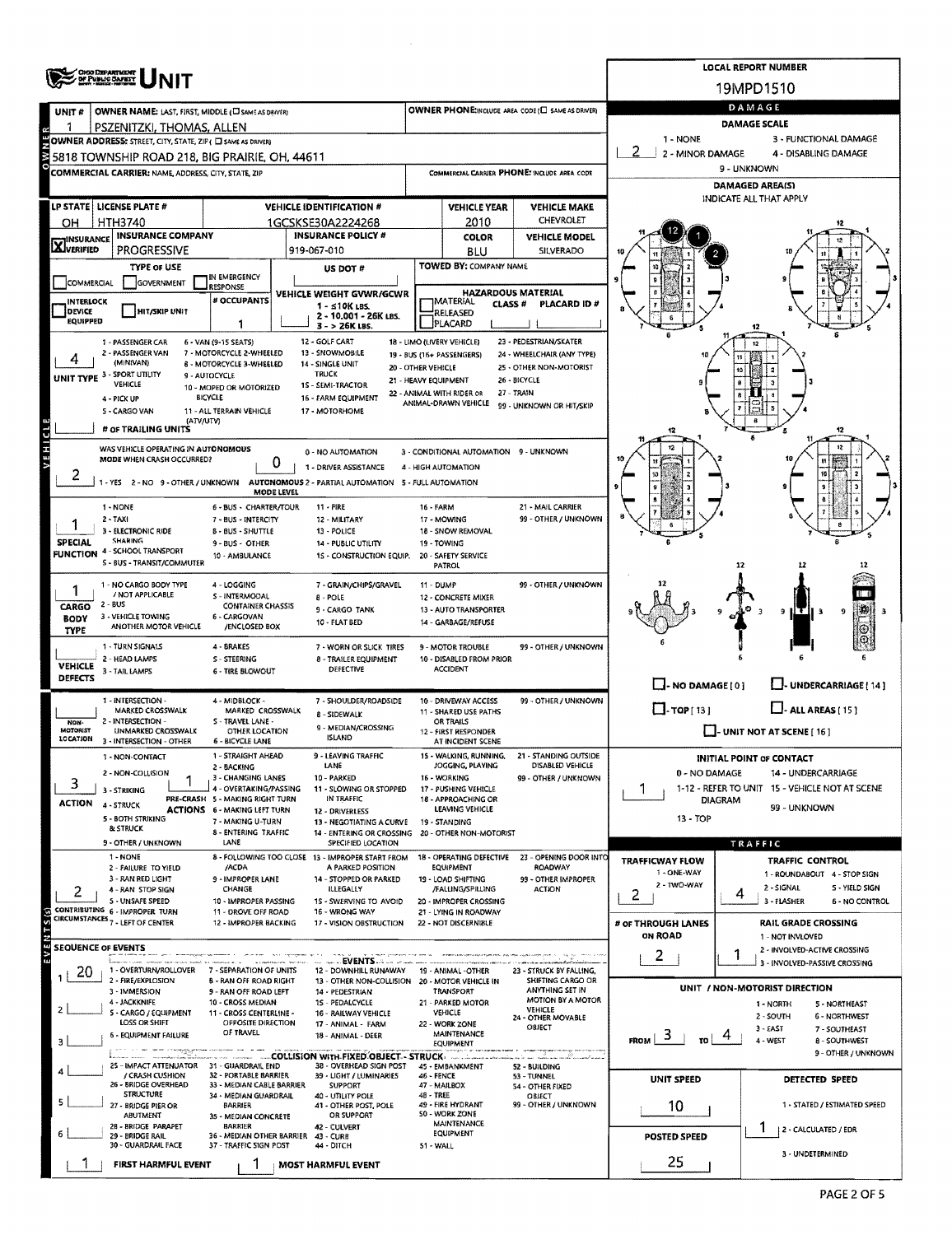|                                   | <b>OHOO DEPARTMENT</b><br>OF PUBLIC SAFETY                                                                   |                                                                        |                                                    |                                             |                                                   |                                                       |                                                         | <b>LOCAL REPORT NUMBER</b>                                         |  |  |  |
|-----------------------------------|--------------------------------------------------------------------------------------------------------------|------------------------------------------------------------------------|----------------------------------------------------|---------------------------------------------|---------------------------------------------------|-------------------------------------------------------|---------------------------------------------------------|--------------------------------------------------------------------|--|--|--|
|                                   |                                                                                                              |                                                                        |                                                    |                                             |                                                   |                                                       |                                                         | 19MPD1510                                                          |  |  |  |
| UNIT#                             | OWNER NAME: LAST, FIRST, MIDDLE (CI SAME AS DRIVER).                                                         |                                                                        |                                                    |                                             |                                                   | OWNER PHONE;INCLUDE AREA CODE (E SAME AS DRIVER)      |                                                         | DAMAGE                                                             |  |  |  |
| 2<br>œ                            | CHEW, MARY, E                                                                                                |                                                                        |                                                    | 330-473-3763                                |                                                   |                                                       |                                                         | <b>DAMAGE SCALE</b>                                                |  |  |  |
|                                   | <b>ENOWNER ADDRESS:</b> STREET, CITY, STATE, ZIP ( C) SAME AS DRIVER)<br>29445 CR 35, MILLERSBURG, OH, 44654 |                                                                        |                                                    |                                             |                                                   |                                                       | 1 - NONE<br>4                                           | 3 - FUNCTIONAL DAMAGE                                              |  |  |  |
|                                   |                                                                                                              |                                                                        |                                                    |                                             |                                                   |                                                       | 2 - MINOR DAMAGE<br>4 - DISABLING DAMAGE<br>9 - UNKNOWN |                                                                    |  |  |  |
|                                   | COMMERCIAL CARRIER: NAME, ADDRESS, CITY, STATE, ZIP                                                          |                                                                        |                                                    | COMMERCIAL CARRIER PHONE: INCLUDE AREA CODE |                                                   |                                                       | DAMAGED AREA(S)                                         |                                                                    |  |  |  |
|                                   | LP STATE LICENSE PLATE #                                                                                     |                                                                        | <b>VEHICLE IDENTIFICATION #</b>                    | <b>VEHICLE YEAR</b><br><b>VEHICLE MAKE</b>  |                                                   |                                                       | INDICATE ALL THAT APPLY                                 |                                                                    |  |  |  |
| OН                                | GVK4562                                                                                                      |                                                                        | 5TDJKRFH7FS185220                                  |                                             | 2015                                              | TOYOTA                                                |                                                         |                                                                    |  |  |  |
|                                   | <b>INSURANCE COMPANY</b>                                                                                     |                                                                        | <b>INSURANCE POLICY #</b>                          |                                             | <b>COLOR</b>                                      | <b>VEHICLE MODEL</b>                                  |                                                         |                                                                    |  |  |  |
| <b>X</b> INSURANCE                | <b>MOTORIST MUTUAL</b>                                                                                       |                                                                        | 1276-06-051299-01A                                 |                                             | LBL                                               | <b>HIGHLANDER</b>                                     |                                                         |                                                                    |  |  |  |
|                                   | <b>TYPE OF USE</b>                                                                                           | IN EMERGENCY                                                           | US DOT#                                            |                                             | TOWED BY: COMPANY NAME<br><b>FINNEY'S</b>         |                                                       |                                                         |                                                                    |  |  |  |
| COMMERCIAL                        | <b>GOVERNMENT</b>                                                                                            | <b>RESPONSE</b>                                                        | <b>VEHICLE WEIGHT GVWR/GCWR</b>                    |                                             | <b>HAZARDOUS MATERIAL</b>                         |                                                       |                                                         |                                                                    |  |  |  |
| <b>INTERLOCK</b><br><b>DEVICE</b> | HIT/SKIP UNIT                                                                                                | # OCCUPANTS                                                            | $1 - 510K$ LBS.                                    |                                             | <b>IMATERIAL</b><br><b>CLASS#</b><br>RELEASED     | PLACARD ID#                                           |                                                         |                                                                    |  |  |  |
| <b>EQUIPPED</b>                   |                                                                                                              |                                                                        | 2 - 10.001 - 26K Las.<br>$3 - 26K$ LBS.            |                                             | <b>JPLACARD</b>                                   |                                                       |                                                         |                                                                    |  |  |  |
|                                   | 1 - PASSENGER CAR                                                                                            | 6 - VAN (9-15 SEATS)                                                   | 12 - GOLF CART                                     |                                             | 18 - LIMO (LIVERY VEHICLE)                        | 23 - PEDESTRIAN/SKATER                                |                                                         |                                                                    |  |  |  |
| 3                                 | 2 - PASSENGER VAN<br>(MINIVAN)                                                                               | 7 - MOTORCYCLE 2-WHEELED<br>8 - MOTORCYCLE 3-WHEELED                   | 13 - SNOWMOBILE<br>14 - SINGLE UNIT                | 20 - OTHER VEHICLE                          | 19 - BUS (16+ PASSENGERS)                         | 24 - WHEELCHAIR (ANY TYPE)<br>2S - OTHER NON-MOTORIST |                                                         |                                                                    |  |  |  |
|                                   | UNIT TYPE 3 - SPORT UTILITY<br>VEHICLE                                                                       | 9 - AUTOCYCLE                                                          | <b>TRUCK</b><br>15 - SEMI-TRACTOR                  | 21 - HEAVY EQUIPMENT                        |                                                   | 26 - BICYCLE                                          |                                                         | 10                                                                 |  |  |  |
|                                   | 4 - PICK UP                                                                                                  | 10 - MOPED OR MOTORIZED<br><b>BICYCLE</b>                              | 16 - FARM EQUIPMENT                                |                                             | 22 - ANIMAL WITH RIDER OR<br>ANIMAL-DRAWN VEHICLE | 27 - TRAIN                                            |                                                         |                                                                    |  |  |  |
|                                   | 5 - CARGO VAN<br>(ATV/UTV)                                                                                   | 11 - ALL TERRAIN VEHICLE                                               | 17 - MOTORHOME                                     |                                             |                                                   | 99 - UNKNOWN OR HIT/SKIP                              |                                                         |                                                                    |  |  |  |
|                                   | # OF TRAILING UNITS                                                                                          |                                                                        |                                                    |                                             |                                                   |                                                       |                                                         |                                                                    |  |  |  |
| VEHICLE                           | WAS VEHICLE OPERATING IN AUTONOMOUS                                                                          |                                                                        | 0 - NO AUTOMATION                                  |                                             | 3 - CONDITIONAL AUTOMATION 9 - UNKNOWN            |                                                       |                                                         |                                                                    |  |  |  |
|                                   | MODE WHEN CRASH OCCURRED?                                                                                    | 0                                                                      | 1 - DRIVER ASSISTANCE                              |                                             | 4 - HIGH AUTOMATION                               |                                                       |                                                         |                                                                    |  |  |  |
| ۷                                 | 1 - YES 2 - NO 9 - OTHER / UNKNOWN AUTONOMOUS 2 - PARTIAL AUTOMATION S - FULL AUTOMATION                     | MODE LEVEL                                                             |                                                    |                                             |                                                   |                                                       |                                                         |                                                                    |  |  |  |
|                                   | 1 NONE                                                                                                       | 6 - 8US - CHARTER/TOUR                                                 | <b>11 - FIRE</b>                                   | 16 - FARM                                   |                                                   | 21 - MAIL CARRIER                                     |                                                         |                                                                    |  |  |  |
|                                   | 2 - TAXI                                                                                                     | 7 - BUS - INTERCITY                                                    | 12 - MILITARY                                      |                                             | 17 - MOWING                                       | 99 - OTHER / UNKNOWN                                  |                                                         |                                                                    |  |  |  |
| <b>SPECIAL</b>                    | 3 - ELECTRONIC RIDE<br>SHARING                                                                               | 8 - BUS - SHUTTLE<br>9 - BUS - OTHER                                   | 13 - POLICE<br>14 - PUBLIC UTILITY                 |                                             | 18 - SNOW REMOVAL<br>19 - TOWING                  |                                                       |                                                         |                                                                    |  |  |  |
|                                   | <b>FUNCTION 4 - SCHOOL TRANSPORT</b><br>S - BUS - TRANSIT/COMMUTER                                           | 10 - AMBULANCE                                                         | 15 - CONSTRUCTION EQUIP.                           |                                             | 20 - SAFETY SERVICE                               |                                                       |                                                         |                                                                    |  |  |  |
|                                   |                                                                                                              |                                                                        |                                                    |                                             | PATROL                                            |                                                       |                                                         | 12                                                                 |  |  |  |
|                                   | 1 - NO CARGO BODY TYPE<br>/ NOT APPLICABLE                                                                   | 4 - LOGGING<br>S - INTERMODAL                                          | 7 - GRAIN/CHIPS/GRAVEL<br>8 - POLE                 | <b>11 - DUMP</b>                            | 12 - CONCRETE MIXER                               | 99 - OTHER / UNKNOWN                                  |                                                         |                                                                    |  |  |  |
| CARGO                             | $2 - BUS$                                                                                                    | <b>CONTAINER CHASSIS</b>                                               | 9-CARGO TANK                                       |                                             | 13 - AUTO TRANSPORTER                             |                                                       |                                                         | Ŧ<br>9                                                             |  |  |  |
| <b>BODY</b><br><b>TYPE</b>        | 3 - VEHICLE TOWING<br>ANOTHER MOTOR VEHICLE                                                                  | 6 - CARGOVAN<br>/ENCLOSED BOX                                          | 10 - FLAT BED                                      |                                             | 14 - GARBAGE/REFUSE                               |                                                       |                                                         |                                                                    |  |  |  |
|                                   | 1 - TURN SIGNALS                                                                                             | 4 - SRAKES                                                             | 7 - WORN OR SLICK TIRES                            |                                             | 9 - MOTOR TROUBLE                                 | 99 - OTHER / UNKNOWN                                  |                                                         |                                                                    |  |  |  |
| <b>VEHICLE</b>                    | 2 - HEAD LAMPS                                                                                               | 5 - STEERING                                                           | 8 - TRAILER EQUIPMENT<br>DEFECTIVE                 |                                             | 10 - DISABLED FROM PRIOR<br>ACCIDENT              |                                                       |                                                         |                                                                    |  |  |  |
| DEFECTS                           | 3 - TAIL LAMPS                                                                                               | <b>6 - TIRE BLOWOUT</b>                                                |                                                    |                                             |                                                   |                                                       | $\Box$ - NO DAMAGE (0)                                  | J-UNDERCARRIAGE [14]                                               |  |  |  |
|                                   | 1 - INTERSECTION -                                                                                           | 4 - MIDBLOCK -                                                         | 7 - SHOULDER/ROADSIDE                              |                                             | 10 - DRIVEWAY ACCESS                              | 99 - OTHER / UNKNOWN                                  |                                                         |                                                                    |  |  |  |
| NON-                              | MARKED CROSSWALK<br>2 - INTERSECTION -                                                                       | MARKED CROSSWALK<br>5 - TRAVEL LANE -                                  | <b>B - SIDEWALK</b>                                |                                             | 11 - SHARED USE PATHS<br>OR TRAILS                |                                                       | $\Box$ -TOP[13]                                         | $\Box$ - ALL AREAS [ 15 ]                                          |  |  |  |
| <b>MOTORIST</b><br>LOCATION       | UNMARKED CROSSWALK<br>3 - INTERSECTION - OTHER                                                               | OTHER LOCATION<br>6 - BICYCLE LANE                                     | 9 - MEDIAN/CROSSING<br><b>ISLAND</b>               |                                             | 12 - FIRST RESPONDER<br>AT INCIDENT SCENE         |                                                       |                                                         | $\Box$ - UNIT NOT AT SCENE [ 16 ]                                  |  |  |  |
|                                   | 1 - NON-CONTACT                                                                                              | 1 - STRAIGHT AHEAD                                                     | 9 - I FAVING TRAFFIC                               |                                             |                                                   | 15 - WALKING, RUNNING. 21 - STANDING OUTSIDE          |                                                         | <b>INITIAL POINT OF CONTACT</b>                                    |  |  |  |
|                                   | 2 - NON-COLLISION                                                                                            | 2 - BACKING<br>3 - CHANGING LANES                                      | LANE<br>10 - PARKED                                |                                             | JOGGING, PLAYING<br>16 - WORKING                  | DISABLED VEHICLE<br>99 - OTHER / UNKNOWN              | 0 - NO DAMAGE                                           | 14 - UNDERCARRIAGE                                                 |  |  |  |
|                                   | 3 - STRIKING                                                                                                 | 4 - OVERTAKING/PASSING                                                 | 11 - SLOWING OR STOPPED                            |                                             | 17 - PUSHING VEHICLE                              |                                                       | 11                                                      | 1-12 - REFER TO UNIT 15 - VEHICLE NOT AT SCENE                     |  |  |  |
| ACTION                            | 4 - STRUCK                                                                                                   | PRE-CRASH 5 - MAKING RIGHT TURN<br><b>ACTIONS 6 - MAKING LEFT TURN</b> | IN TRAFFIC<br><b>12 - DRIVERLESS</b>               |                                             | 18 - APPROACHING OR<br>LEAVING VEHICLE            |                                                       |                                                         | <b>DIAGRAM</b><br>99 - UNKNOWN                                     |  |  |  |
|                                   | 5 - BOTH STRIKING<br>& STRUCK                                                                                | 7 - MAKING U-TURN                                                      | 13 - NEGOTIATING A CURVE                           |                                             | 19 - STANDING                                     |                                                       | 13 - TOP                                                |                                                                    |  |  |  |
|                                   | 9 - OTHER / UNKNOWN                                                                                          | 8 - ENTERING TRAFFIC<br>LANE                                           | 14 - ENTERING OR CROSSING<br>SPECIFIED LOCATION    |                                             | 20 - OTHER NON-MOTORIST                           |                                                       |                                                         | TRAFFIC                                                            |  |  |  |
|                                   | 1 - NONE<br>2 - FAILURE TO YIELD                                                                             |                                                                        | B - FOLLOWING TOO CLOSE 13 - IMPROPER START FROM   |                                             | 18 - OPERATING DEFECTIVE                          | 23 - OPENING DOOR INTO                                | TRAFFICWAY FLOW                                         | <b>TRAFFIC CONTROL</b>                                             |  |  |  |
|                                   | 3 - RAN RED LIGHT                                                                                            | /ACDA<br>9 - IMPROPER LANE                                             | A PARKED POSITION<br>14 - STOPPED OR PARKED        |                                             | EQUIPMENT<br>19 - LOAD SHIFTING                   | ROADWAY<br>99 - OTHER IMPROPER                        | 1 - ONE-WAY<br>2 - TWO-WAY                              | 1 - ROUNDABOUT 4 - STOP SIGN                                       |  |  |  |
|                                   | 4 - RAN STOP SIGN<br>5 - UNSAFE SPEED                                                                        | CHANGE<br>10 - IMPROPER PASSING                                        | ILLEGALLY<br>15 - SWERVING TO AVOID                |                                             | /FALUNG/SPILLING<br>20 - IMPROPER CROSSING        | <b>ACTION</b>                                         | 2                                                       | 2 - SIGNAL<br>5 - YIELD SIGN<br>6<br>3 - FLASHER<br>6 - NO CONTROL |  |  |  |
|                                   | CONTRIBUTING 6 - IMPROPER TURN<br>CIRCUMSTANCES 7 - LEFT OF CENTER                                           | 11 - DROVE OFF ROAD                                                    | 16 - WRONG WAY                                     |                                             | 21 - LYING IN ROADWAY                             |                                                       |                                                         |                                                                    |  |  |  |
|                                   |                                                                                                              | 12 - IMPROPER BACKING                                                  | 17 - VISION OBSTRUCTION                            |                                             | 22 - NOT DISCERNIBLE                              |                                                       | # OF THROUGH LANES<br>ON ROAD                           | <b>RAIL GRADE CROSSING</b><br>1 - NOT INVLOVED                     |  |  |  |
| EVENTS(s)                         | <b>SEQUENCE OF EVENTS</b>                                                                                    |                                                                        |                                                    |                                             |                                                   |                                                       | 2                                                       | 2 - INVOLVED-ACTIVE CROSSING<br>1                                  |  |  |  |
| 20                                | 1 - OVERTURN/ROLLOVER                                                                                        | 7 - SEPARATION OF UNITS                                                | EVENTS<br>12 - DOWNHILL RUNAWAY                    |                                             | able - Anna acceptance and<br>19 - ANIMAL -OTHER  | 23 - STRUCK BY FALLING,                               |                                                         | 3 - INVOLVED-PASSIVE CROSSING                                      |  |  |  |
|                                   | 2 - FIRE/EXPLOSION                                                                                           | <b>B - RAN OFF ROAD RIGHT</b>                                          | 13 - OTHER NON-COLLISION 20 - MOTOR VEHICLE IN     |                                             | TRANSPORT                                         | SHIFTING CARGO OR<br>ANYTHING SET IN                  |                                                         | UNIT / NON-MOTORIST DIRECTION                                      |  |  |  |
|                                   | 3 - IMMERSION<br>4 - JACKKNIFE                                                                               | 9 - RAN OFF ROAD LEFT<br>10 - CROSS MEDIAN                             | 14 - PEDESTRIAN<br>15 - PEDALCYCLE                 |                                             | 21 - PARKED MOTOR                                 | MOTION BY A MOTOR                                     |                                                         | 1 - NORTH<br>5 - NORTHEAST                                         |  |  |  |
| 2                                 | 5 - CARGO / EQUIPMENT<br>LOSS OR SHIFT                                                                       | 11 - CROSS CENTERLINE -<br>OPPOSITE DIRECTION                          | 16 - RAILWAY VEHICLE<br>17 - ANIMAL - FARM         |                                             | VEHICLE<br>22 - WORK ZONE                         | VEHICLE<br>24 - OTHER MOVABLE                         |                                                         | 6 - NORTHWEST<br>2 - SOUTH                                         |  |  |  |
| 3                                 | <b>6 - EQUIPMENT FAILURE</b>                                                                                 | OF TRAVEL                                                              | 18 - ANIMAL - DEER                                 |                                             | MAINTENANCE<br>EQUIPMENT                          | OBJECT                                                | $\frac{1}{\sqrt{2}}$ $\frac{1}{\sqrt{2}}$<br>FROM       | 3 - EAST<br>7 - SOUTHEAST<br>4-WEST<br><b>B - SOUTHWEST</b>        |  |  |  |
|                                   |                                                                                                              | <b>SALE IN A 2001 COLLISION WITH FIXED OBJECT - STRUCK </b>            |                                                    |                                             |                                                   |                                                       |                                                         | 9 - OTHER / UNKNOWN                                                |  |  |  |
|                                   | 25 - IMPACT ATTENUATOR 31 - GUARDRAIL END<br>/ CRASH CUSHION                                                 | 32 - PORTABLE BARRIER                                                  | 38 - OVERHEAD SIGN POST<br>39 - LIGHT / LUMINARIES | 46 - FENCE                                  | 45 - EMBANKMENT                                   | 52 - BUILDING<br>53 - TUNNEL                          |                                                         |                                                                    |  |  |  |
|                                   | 26 - BRIDGE OVERHEAD<br><b>STRUCTURE</b>                                                                     | 33 - MEDIAN CABLE SARRIER<br>34 - MEDIAN GUARDRAIL                     | <b>SUPPORT</b><br>40 - UTILITY POLE                | 48 - TREE                                   | 47 - MAILBOX                                      | 54 - OTHER FIXED<br>OBJECT                            | <b>UNIT SPEED</b>                                       | DETECTED SPEED                                                     |  |  |  |
| 5                                 | 27 - BRIDGE PIER OR                                                                                          | <b>BARRIER</b>                                                         | 41 - OTHER POST, POLE                              |                                             | 49 - FIRE HYDRANT<br>50 - WORK ZONE               | 99 - OTHER / UNKNOWN                                  | 30                                                      | 1 - STATED / ESTIMATED SPEED                                       |  |  |  |
|                                   | ABUTMENT<br>28 - BRIDGE PARAPET                                                                              | 35 - MEDIAN CONCRETE<br>BARRIER                                        | OR SUPPORT<br>42 - CULVERT                         |                                             | MAINTENANCE                                       |                                                       |                                                         | 2 - CALCULATED / EDR                                               |  |  |  |
|                                   | 29 - BRIDGE RAIL<br>30 - GUARDRAIL FACE                                                                      | 36 - MEDIAN OTHER BARRIER 43 - CURB<br>37 - TRAFFIC SIGN POST          | 44 - DITCH                                         | 51 - WALL                                   | EQUIPMENT                                         |                                                       | <b>POSTED SPEED</b>                                     |                                                                    |  |  |  |
|                                   | FIRST HARMFUL EVENT                                                                                          |                                                                        | MOST HARMFUL EVENT                                 |                                             |                                                   |                                                       | 25                                                      | 3 - UNDETERMINED                                                   |  |  |  |
|                                   |                                                                                                              |                                                                        |                                                    |                                             |                                                   |                                                       |                                                         |                                                                    |  |  |  |

 $\bar{z}$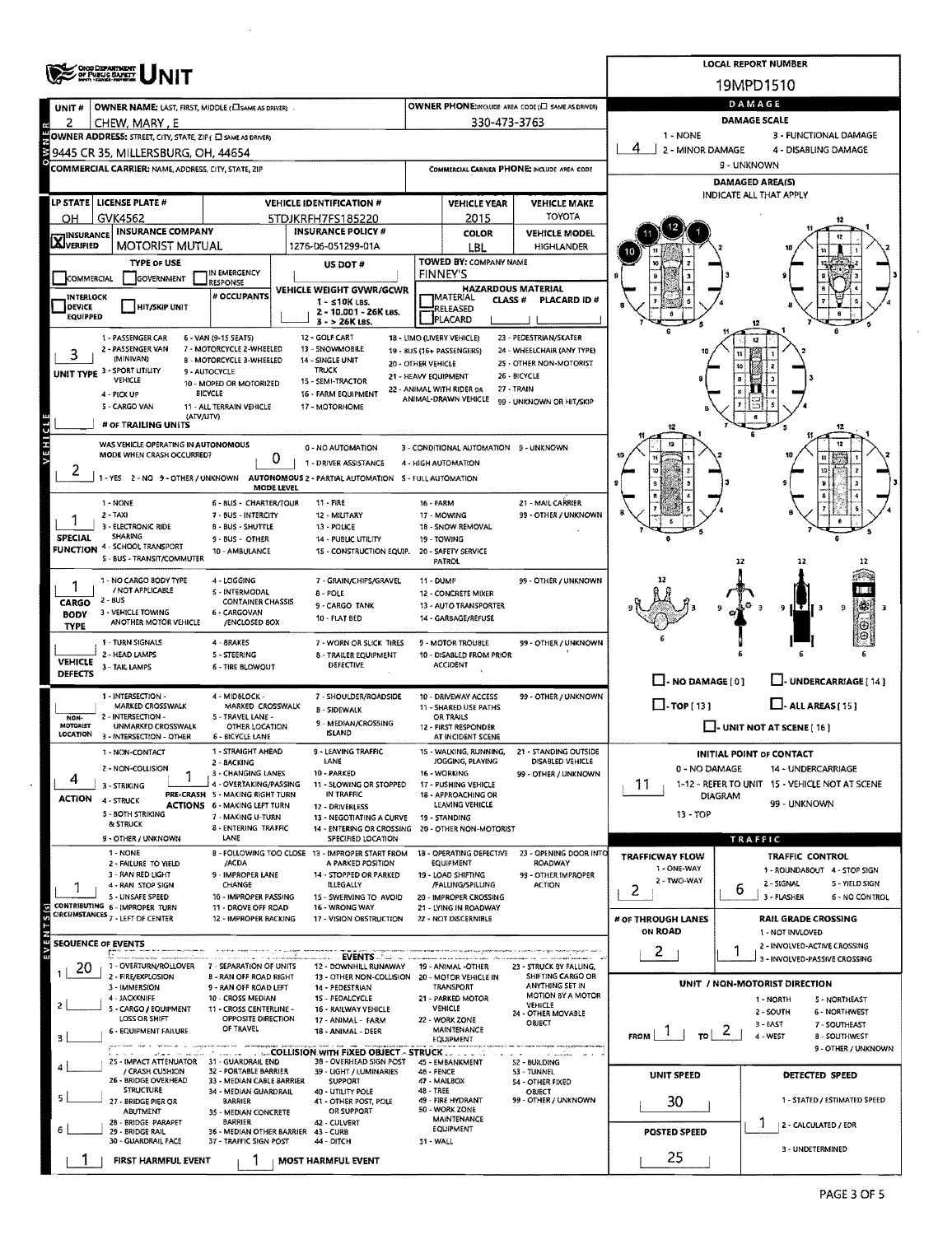| <b>CHO DEPARTMENT</b><br>A <u>of Public Barry</u>                   | <b>MOTORIST / NON-MOTORIST</b>                          |                                                                              |                                                   |                                          |                                                                              |                        |                                                        |                             | <b>LOCAL REPORT NUMBER</b><br>19MPD1510                             |                                                                                                     |                                    |                                                                               |                                    |                                                                   |                                        |                            |  |
|---------------------------------------------------------------------|---------------------------------------------------------|------------------------------------------------------------------------------|---------------------------------------------------|------------------------------------------|------------------------------------------------------------------------------|------------------------|--------------------------------------------------------|-----------------------------|---------------------------------------------------------------------|-----------------------------------------------------------------------------------------------------|------------------------------------|-------------------------------------------------------------------------------|------------------------------------|-------------------------------------------------------------------|----------------------------------------|----------------------------|--|
| UNIT <sup>#</sup>                                                   | NAME: LAST, FIRST, MIDDLE                               |                                                                              |                                                   |                                          |                                                                              |                        |                                                        |                             |                                                                     |                                                                                                     | DATE OF BIRTH<br>AGE<br>GENDER     |                                                                               |                                    |                                                                   |                                        |                            |  |
| 1                                                                   |                                                         | PSZENITZKI, JACKLYN, MARI                                                    |                                                   |                                          |                                                                              |                        |                                                        |                             |                                                                     | 19<br>F<br>09/26/1999                                                                               |                                    |                                                                               |                                    |                                                                   |                                        |                            |  |
|                                                                     | <b>ADDRESS: STREET, CITY, STATE, ZIP</b>                |                                                                              |                                                   | <b>CONTACT PHONE - INCLUDE AREA CODE</b> |                                                                              |                        |                                                        |                             |                                                                     |                                                                                                     |                                    |                                                                               |                                    |                                                                   |                                        |                            |  |
| OTOR                                                                | 5818 TOWNSHIP ROAD 218, BIG PRAIRIE, OH, 44611          |                                                                              |                                                   |                                          |                                                                              |                        |                                                        |                             |                                                                     |                                                                                                     | 330-763-4874                       |                                                                               |                                    |                                                                   |                                        |                            |  |
| <b>M-N-M</b><br><b>INJURIES IMJURED</b>                             | <b>TAKEN</b>                                            | <b>EMS AGENCY (NAME)</b>                                                     |                                                   |                                          |                                                                              |                        | INJURED TAKEN TO: MEDICAL FACILITY (NAME, CITY)        |                             | <b>SAFETY EQUIPMENT</b><br><b>USED</b>                              |                                                                                                     | DOT-COMPLIANT                      | SEATING<br><b>POSITION</b>                                                    |                                    | AIR BAG USAGE                                                     | <b>EJECTION</b>                        | <b>TRAPPEO</b>             |  |
| 5                                                                   | BY<br>ا ل                                               |                                                                              |                                                   |                                          |                                                                              |                        |                                                        |                             | 4                                                                   |                                                                                                     | <b>MC HELMET</b>                   | 1                                                                             |                                    |                                                                   |                                        | 1                          |  |
| <b>DRIST</b><br><b>OL STATE</b>                                     |                                                         | <b>OPERATOR LICENSE NUMBER</b>                                               |                                                   |                                          |                                                                              | OFFENSE CHARGED        |                                                        | LOCAL<br>CODE               | <b>OFFENSE DESCRIPTION</b>                                          |                                                                                                     |                                    |                                                                               |                                    | <b>CITATION NUMBER</b>                                            |                                        |                            |  |
| OН                                                                  | UL735881                                                |                                                                              |                                                   |                                          | 331.18                                                                       |                        |                                                        | ΙX                          | <b>FAILURE TO YIELD</b>                                             |                                                                                                     |                                    |                                                                               |                                    | <b>B5BOMRE</b>                                                    |                                        |                            |  |
| <b>OL CLASS</b>                                                     | <b>ENDORSEMENT</b><br><b>RESTRICTION SELECT UP TO 3</b> |                                                                              |                                                   | <b>DRIVER</b>                            | ALCOHOL / DRUG SUSPECTED<br><b>DISTRACTED</b><br><b>ALCOHOL</b><br>MARIJUANA |                        |                                                        | <b>CONDITION</b>            | <b>STATUS</b>                                                       | <b>ALCOHOL TEST</b><br>TYPE                                                                         |                                    | <b>STATUS</b>                                                                 | <b>DRUG TEST(S)</b><br><b>TYPE</b> |                                                                   | <b>RESULTS SELECT UP TO 4</b>          |                            |  |
| 4                                                                   | з                                                       |                                                                              |                                                   | $BY_1$                                   |                                                                              | OTHER DRUG             |                                                        |                             | 1                                                                   | 1                                                                                                   | 1                                  | VALUE                                                                         | п.                                 | 1                                                                 |                                        |                            |  |
| UNIT #                                                              |                                                         | NAME: LAST, FIRST, MIDDLE                                                    |                                                   |                                          |                                                                              |                        |                                                        |                             |                                                                     |                                                                                                     |                                    | <b>DATE OF BIRTH</b>                                                          |                                    |                                                                   | AGE                                    | <b>GENDER</b>              |  |
| 2                                                                   | CHEW, MARY , E                                          |                                                                              |                                                   |                                          |                                                                              |                        |                                                        |                             |                                                                     |                                                                                                     |                                    | 09/10/1959                                                                    |                                    |                                                                   | 59                                     | F                          |  |
|                                                                     | <b>ADDRESS: STREET, CITY, STATE, ZIP</b>                |                                                                              |                                                   |                                          |                                                                              |                        |                                                        |                             |                                                                     |                                                                                                     |                                    | <b>CONTACT PHONE - INCLUDE AREA CODE</b>                                      |                                    |                                                                   |                                        |                            |  |
|                                                                     |                                                         | 9445 CR 35, MILLERSBURG, OH, 44654                                           |                                                   |                                          |                                                                              |                        |                                                        |                             |                                                                     |                                                                                                     | 330-473-3763                       |                                                                               |                                    |                                                                   |                                        |                            |  |
| <b>N-N-N</b><br>5                                                   | <b>INJURIES IINJURED</b><br><b>TAKEN</b><br>BY<br>ا ل   | <b>EMS AGENCY (NAME)</b>                                                     |                                                   |                                          |                                                                              |                        | INJURED TAKEN TO: MEDICAL FACILITY (NAME, CITY)        |                             | <b>SAFETY EQUIPMENT</b><br>USED<br>4                                |                                                                                                     | DOT-COMPLIANT<br><b>IMC HELMET</b> | <b>SEATING</b><br><b>POSITION</b><br>1                                        |                                    | AIR BAG USAGE<br><b>EJECTION</b><br><b>TRAPPED</b><br>2<br>1<br>1 |                                        |                            |  |
|                                                                     |                                                         | OL STATE OPERATOR LICENSE NUMBER                                             |                                                   |                                          |                                                                              | <b>OFFENSE CHARGED</b> |                                                        | LOCAL                       | OFFENSE DESCRIPTION                                                 |                                                                                                     |                                    |                                                                               |                                    | <b>CITATION NUMBER</b>                                            |                                        |                            |  |
| OН                                                                  | RS295771                                                |                                                                              |                                                   |                                          |                                                                              |                        |                                                        | <b>CODE</b><br>$\mathbf{I}$ |                                                                     |                                                                                                     |                                    |                                                                               |                                    |                                                                   |                                        |                            |  |
| <b>OL CLASS</b>                                                     | <b>ENDORSEMENT</b>                                      |                                                                              | <b>RESTRICTION SELECT UP TO 3</b>                 | <b>DRIVER</b>                            |                                                                              |                        | ALCOHOL / DRUG SUSPECTED                               |                             | <b>CONDITION</b>                                                    |                                                                                                     | ALCOHOL TEST                       |                                                                               |                                    |                                                                   | <b>DRUG TEST(S)</b>                    |                            |  |
| 4                                                                   |                                                         | 3                                                                            |                                                   | BY                                       | <b>DISTRACTED</b>                                                            | ALCOHOL                | MARIJUANA                                              |                             | 1                                                                   | <b>STATUS</b>                                                                                       | <b>TYPE</b>                        | VALUE                                                                         | <b>STATUS</b>                      | TYPE                                                              |                                        | RESULTS SELECT UP TO 4     |  |
| UNIT <sup>#</sup>                                                   |                                                         | NAME: LAST, FIRST, MIDDLE                                                    |                                                   | -1                                       |                                                                              | <b>OTHER DRUG</b>      |                                                        |                             |                                                                     | 1                                                                                                   | 1                                  | DATE OF BIRTH                                                                 |                                    |                                                                   | AGE                                    | <b>GENDER</b>              |  |
|                                                                     |                                                         |                                                                              |                                                   |                                          |                                                                              |                        |                                                        |                             |                                                                     |                                                                                                     |                                    |                                                                               |                                    |                                                                   |                                        |                            |  |
|                                                                     | <b>ADDRESS: STREET, CITY, STATE, ZIP</b>                |                                                                              |                                                   |                                          |                                                                              |                        |                                                        |                             |                                                                     |                                                                                                     |                                    | <b>CONTACT PHONE - INCLUDE AREA CODE</b>                                      |                                    |                                                                   |                                        |                            |  |
|                                                                     |                                                         |                                                                              |                                                   |                                          |                                                                              |                        |                                                        |                             |                                                                     |                                                                                                     |                                    |                                                                               |                                    |                                                                   |                                        |                            |  |
| INJURIES INJURED<br>/ NON-N                                         | <b>TAKEN</b><br>BY                                      | <b>EMS AGENCY (NAME)</b>                                                     |                                                   |                                          |                                                                              |                        | <b>INJURED TAKEN TO: MEDICAL FACILITY (NAME, CITY)</b> |                             | SAFETY EQUIPMENT<br>USED                                            | <b>SEATING</b><br>AIR BAG USAGE   EJECTION<br><b>IDOT-COMPLIANT</b><br><b>POSITION</b><br>MC HELMET |                                    |                                                                               |                                    | TRAPPED                                                           |                                        |                            |  |
|                                                                     |                                                         | OL STATE OPERATOR LICENSE NUMBER                                             |                                                   |                                          | LOCAL<br>OFFENSE CHARGED<br>OFFENSE DESCRIPTION<br>CODE                      |                        |                                                        |                             |                                                                     |                                                                                                     |                                    | <b>CITATION NUMBER</b>                                                        |                                    |                                                                   |                                        |                            |  |
| OL CLASS                                                            | <b>ENDORSEMENT</b>                                      |                                                                              | <b>RESTRICTION SELECT UP TO 3</b>                 | <b>DRIVER</b>                            | ALCOHOL / DRUG SUSPECTED                                                     |                        |                                                        | <b>CONDITION</b>            | ALCOHOL TEST                                                        |                                                                                                     |                                    |                                                                               | <b>DRUG TEST(S)</b>                |                                                                   |                                        |                            |  |
|                                                                     |                                                         |                                                                              |                                                   | BY                                       | <b>DISTRACTED</b>                                                            | <b>ALCOHOL</b>         | MARIJUANA                                              |                             |                                                                     | <b>STATUS</b>                                                                                       | <b>TYPE</b>                        | VALUE                                                                         | <b>STATUS</b>                      | TYPE                                                              |                                        | RESULTS SELECT UP TO 4     |  |
|                                                                     | <b>INJURIES</b>                                         |                                                                              | SEATING POSITION<br>ш                             |                                          | AIR RAG                                                                      | OTHER DRUG             | <b>OL CLASS</b>                                        |                             | OL RESTRICTION(S) DRIVER DISTRACTION                                |                                                                                                     |                                    |                                                                               |                                    |                                                                   | <b>TEST STATHS</b>                     |                            |  |
| - FATAL                                                             |                                                         | FRONT - LEFT SIDE                                                            |                                                   |                                          | <b>THE NOT DEPLOYED</b>                                                      |                        | 1 - CLASS A                                            |                             | - ALCOHOL INTERLOCK                                                 |                                                                                                     |                                    | NOT DISTRACTED                                                                |                                    |                                                                   | 1 - NONE GIVEN                         |                            |  |
| SUSPECTED SERIOUS<br><b>INJURY</b>                                  |                                                         | (MOTORCYCLE DRIVER)<br>FRONT - MIDDLE.                                       |                                                   |                                          | 2 - DEPLOYED FRONT<br>3 - DEPLOYED SIDE                                      |                        | 2 CLASS B                                              |                             | <b>DEVICE</b><br>CDL INTRASTATE ONLY                                |                                                                                                     |                                    | MANUALLY OPERATING AN<br><b>ELECTRONIC</b>                                    |                                    | 3 - TEST GIVEN,                                                   | 2 - TEST REFUSED                       |                            |  |
| - SUSPECTED MINOR<br><b>INJURY</b>                                  |                                                         | <b>FRONT - RIGHT SIDE</b><br>SECOND - LEFT SIDE                              |                                                   | <b>FRONT/SIDE</b>                        | 4 - DEPLOYED BOTH                                                            |                        | 3 - CLASS C                                            |                             | CORRECTIVE LENSES<br><b>FARM WAIVER</b>                             |                                                                                                     |                                    | <b>COMMUNICATION DEVICE</b><br>(TEXTING, TYPING,                              |                                    |                                                                   | <b>7 UNUSABLE</b>                      | <b>CONTAMINATED SAMPLE</b> |  |
| POSSIBLE INJURY                                                     |                                                         | <b>S-SECOND - MIDDLE</b>                                                     | (MOTORCYCLE PASSENGER)                            |                                          | NOT APPLICABLE<br>9 - DEPLOYMENT UNKNOWN                                     |                        | 4 - REGULAR CLASS »<br>$(OHIO = D)$                    |                             | <b>EXCEPT CLASS A BUS</b><br>15<br>6 - EXCEPT CLASS A               |                                                                                                     |                                    | DIALING<br><b>B-TALKING ON HANDS-EREE</b>                                     |                                    | 4 - TEST.GIVEN,                                                   | <b>RESULTS KNOWN</b>                   |                            |  |
| NO APPARENT INJURY                                                  |                                                         | 6 - SECOND - RIGHT SIDE<br>7 - THIRD - LEFT SIDE:                            |                                                   |                                          | <b>EJECTION</b>                                                              |                        | - M/C MOPED ONLY                                       |                             | <b>&amp; CLASS B BUS</b><br>EXCEPT TRACTOR-TRAILER                  |                                                                                                     |                                    | <b>COMMUNICATION DEVICE</b><br>4 TALKING ON HAND HELD<br>COMMUNICATION DEVICE |                                    | 5 - TEST GIVEN,                                                   | <b>RESULTS UNKNOWN</b>                 |                            |  |
|                                                                     | INJURIES TAKEN BY                                       | B - THIRD - MIDDLE                                                           | (MOTORCYCLE SIDE CAR)                             | 1- NOT EJECTED                           |                                                                              |                        | 6 - NO VALID OLF                                       |                             | 8 - INTERMEDIATE LICENSE<br><b>RESTRICTIONS</b><br>LEARNER'S PERMIT |                                                                                                     |                                    | - OTHER ACTIVITY WITH AN<br>ELECTRONIC DEVICE                                 |                                    |                                                                   |                                        | <b>ALCOHOL TEST TYPE</b>   |  |
| - NOT TRANSPORTED<br><b>/TREATED AT SCENE</b>                       |                                                         | 9 - THIRD - RIGHT SIDE<br>10 - SLEEPER SECTION                               |                                                   |                                          | 2 - PARTIALLY EJECTED<br>3 - TOTALLY EJECTED                                 |                        | <b>OL ENDORSEMENT</b><br>H - HAZMAT                    |                             | <b>RESTRICTIONS</b><br>10 - LIMITED TO DAYLIGHT                     |                                                                                                     |                                    | 6 - PASSENGER<br>7 - OTHER DISTRACTION                                        |                                    | <b>J-NONE</b><br>2-BLOOD                                          |                                        |                            |  |
| 2 - EMS<br>3 - POLICE                                               |                                                         | OF TRUCK CAB<br>11 - PASSENGER IN                                            |                                                   |                                          | 4 - NOT APPLICABLE<br><b>TRAPPED</b>                                         |                        | M - MOTORCYCLE                                         |                             | <b>ONLY &amp;</b><br>11 - LIMITED TO EMPLOYMENT                     |                                                                                                     |                                    | INSIDE THE VEHICLE<br>OTHER DISTRACTION                                       |                                    | 3 - URINE<br>4 - BREATH                                           |                                        |                            |  |
| 9 - OTHER / UNKNOWN                                                 |                                                         |                                                                              | OTHER ENCLOSED CARGO.<br>AREA (NON-TRAILING UNIT, | NOT TRAPPED                              |                                                                              |                        | P - PASSENGER<br><b>N-TANKER</b>                       |                             | 12 - LIMITED - OTHER<br>- MECHANICAL DEVICES.<br>13                 |                                                                                                     |                                    | <b>OUTSIDE THE VEHICLE</b><br>- OTHER AUNKNOWN                                |                                    | <b>SCOTHER</b>                                                    |                                        |                            |  |
| <b>SAFETY EQUIPMENT</b>                                             |                                                         | BUS, PICK-UP WITH CAPI<br>12 - PASSENGER IN                                  |                                                   |                                          | <b>EXTRICATED BY</b><br>MECHANICAL MEANS                                     |                        | Q-MOTOR SCOOTER                                        |                             | (SPECIAL BRAKES, HAND<br>CONTROLS, OR OTHER                         |                                                                                                     |                                    | <b>CONDITION</b>                                                              |                                    | 1-NONE                                                            |                                        | <b>DRUG TEST TYPE</b>      |  |
| NONE USED                                                           |                                                         | 13 : TRAILING UNIT                                                           | UNENCLOSED CARGO AREA                             | - FREED BY                               |                                                                              | NON-MECHANICAL MEANS   | r - Three-Wheel<br>MOTORCYCLE                          |                             | ADAPTIVE DEVICES)<br>14 - MILITARY VEHICLES ONLY.                   |                                                                                                     |                                    | - APPARENTLY NORMAL<br>2 - PHYSICAL IMPAIRMENT                                |                                    | 2: BLOOD<br>3 - Urine                                             |                                        |                            |  |
| 2 SHOULDER BELT ONLY<br>USED                                        |                                                         | 14 RIDING ON VEHICLE<br><b>EXTERIOR</b>                                      |                                                   |                                          |                                                                              |                        | S - SCHOOL BUS                                         |                             | <b>15 - MOTOR VEHICLES</b><br>WITHOUT AIR BRAKES                    |                                                                                                     |                                    | <b>EMOTIONAL (E.G.)</b><br>DEPRESSED, ANGRY,                                  |                                    | 4 OTHER                                                           |                                        | DRUG TEST RESULT(S         |  |
| 3 - LAP BELT ONLY USED<br>4 - SHOULDER & LAP BELT                   |                                                         | <b>INON-TRAILING UNIT)</b><br><b>15 NON-MOTORIST</b><br>99 - OTHER / UNKNOWN |                                                   |                                          |                                                                              |                        | T-- DOUBLE & TRIPLE<br><b>TRAILERS</b>                 |                             | 16'- OUTSIDE MIRROR<br>17. - PROSTHETIC AID<br>18 - OTHER           |                                                                                                     |                                    | <b>DISTURBED)</b><br><b>4 ILLNESS.</b>                                        |                                    |                                                                   | - AMPHETAMINES                         |                            |  |
| USED<br>5 - CHILD RESTRAINT SYSTEM                                  |                                                         |                                                                              |                                                   |                                          |                                                                              |                        | X - TANKER / HAZMAT                                    |                             |                                                                     |                                                                                                     |                                    | 5 FELL ASLEEP, FAINTED,<br>FATIGUED, ETC.                                     |                                    |                                                                   | 2 - BARBITURATES<br>3- BENZODIAZEPINES |                            |  |
| "- FORWARD FACING<br>6 - CHILD RESTRAINT SYSTEM.                    |                                                         |                                                                              |                                                   |                                          |                                                                              |                        | <b>GENDER</b>                                          |                             |                                                                     |                                                                                                     |                                    | 6 - UNDER THE INFLUENCE OF<br>MEDICATIONS / DRUGS /                           |                                    | 5 - COCAINE                                                       | 4 CANNABINOIDS                         |                            |  |
| REAR FACING.<br>7 - BOOSTER SEAT                                    |                                                         |                                                                              |                                                   |                                          |                                                                              |                        | F - FEMALE<br>M - MALE                                 |                             |                                                                     |                                                                                                     |                                    | <b>ALCOHOL</b><br>OTHER / UNKNOWN                                             |                                    | 7 - OTHER                                                         | 6 - OPIATES / OPIOIDS                  |                            |  |
| 8 - HELMET USED<br>9 - PROTECTIVE PADS USED<br>(ELBOWS, KNEES, ETC) |                                                         |                                                                              |                                                   |                                          |                                                                              |                        | U ≍OTHER / UNKNOWN                                     |                             |                                                                     |                                                                                                     |                                    |                                                                               |                                    |                                                                   | <b>8 - NEGATIVE RESULTS</b>            |                            |  |
| 10 - REFLECTIVE CLOTHING<br>11 - LIGHTING - PEDESTRIAN              |                                                         |                                                                              |                                                   |                                          |                                                                              |                        |                                                        |                             |                                                                     |                                                                                                     |                                    |                                                                               |                                    |                                                                   |                                        |                            |  |
| $-$ / BICYCLE ONLY $-$<br>99 - OTHER / UNKNOWN                      |                                                         |                                                                              |                                                   |                                          |                                                                              |                        |                                                        |                             |                                                                     |                                                                                                     |                                    |                                                                               |                                    |                                                                   |                                        |                            |  |

 $\sim 10^6$ 

 $\bar{\omega}$ 

 $\bar{\mathbf{x}}$ 

 $\sim$ 

 $\sim$